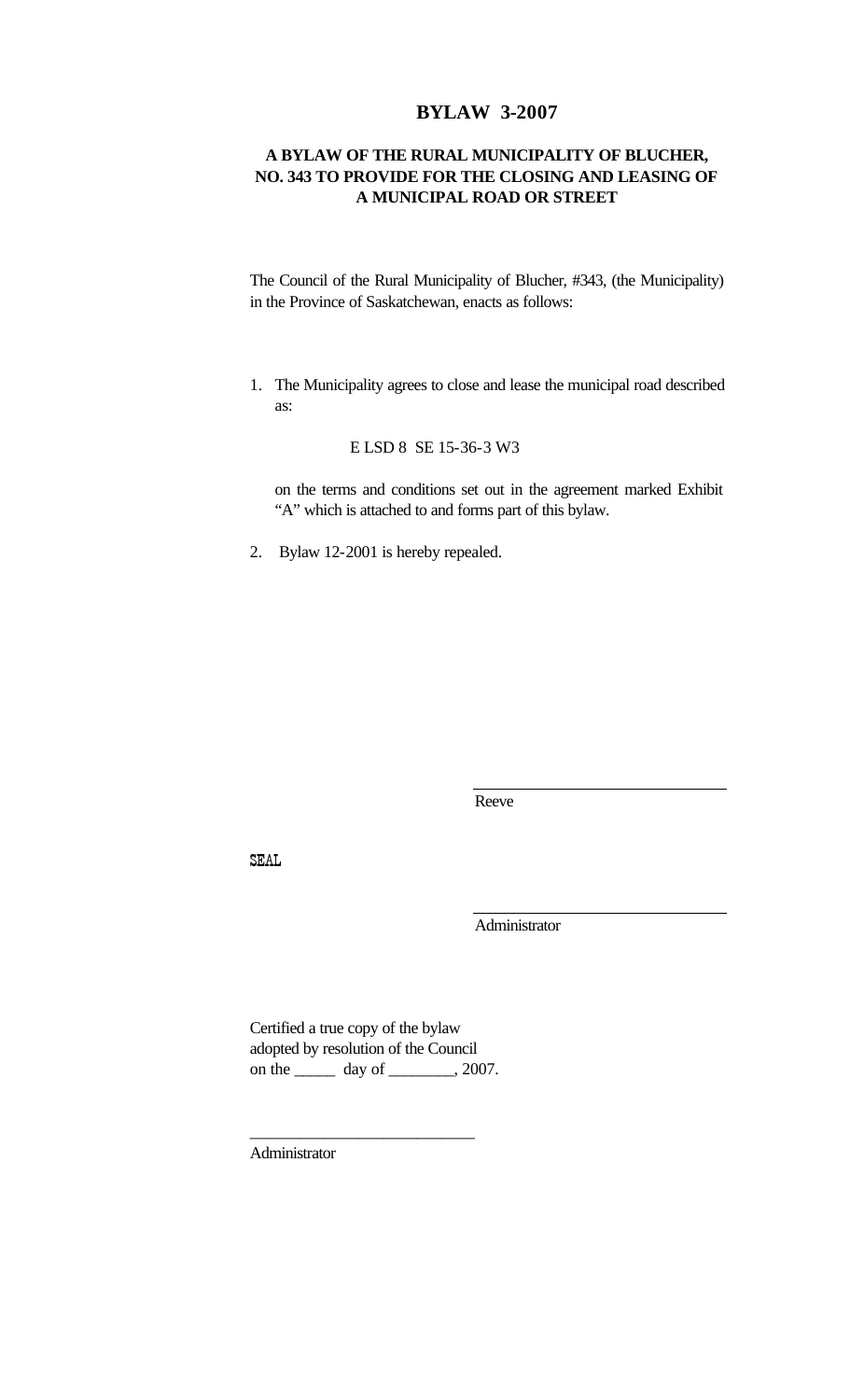#### **EXHIBIT "A" TO BYLAW 3-2007**

#### **LEASE OF A MUNICIPAL ROAD OR STREET**

This agreement made in duplicate this \_\_\_\_\_\_ day of \_\_\_\_\_\_\_\_\_, 2007.

BETWEEN:

The Rural Municipality of Blucher, No. 343 ("the Municipality")

- and -

Leon & Carol Hannotte of Saskatoon, Saskatchewan (the "Lessee");

WHEREAS the municipal road/street located at E LSD 8 SE 15-36-3 W3 (the "land"),

1. has never been constructed.

WHEREAS access to other lands is not eliminated by this agreement; and

WHEREAS the Lessee is desirous of using the Land for the purpose of animal grazing; and

WHEREAS the Municipality is prepared to lease the Land to the Lessee, on the terms and conditions hereinafter set forth;

Now therefore in consideration of the premises and the mutual covenants herein contained, the parties agree as follows:

- 1. The Municipality demises and leases to the Lessee and the Lessee rents from the Municipality, the Land, for a term of 5 years commencing on January 1, 2007 and ending on December 31, 2011 unless sooner terminated as hereinafter provided.
- 2. The Lessee covenants and agrees to:
	- a) pay an annual rental charge of \$ Nil during each and every year of the said term, payment of which shall be made on or before the  $N/A$  day of  $N/A$  in the year for which it is intended;
	- b) indemnify the Municipality and the Crown in right of Saskatchewan and save them harmless from any and all claims for compensation for death, bodily injury or damage to or loss of property (i) arising out of any occurrence in or about the Land, (ii) occasioned or caused wholly or in part by any act or omission of the Lessee or (iii) arising from any breach by the Lessee of any provision of this agreement;
	- c) allow Municipality and the owners of any public or private utilities located on the Land, or persons authorized by them, to enter upon the Land for any purpose whatsoever and on the basis that they will not be liable for any damages that may be occasioned by such entry or any operations carried out in connection therewith;
	- d) not undertake any activities which may affect any public or private utility on the Land, whether above or below ground, without locating and protecting the same;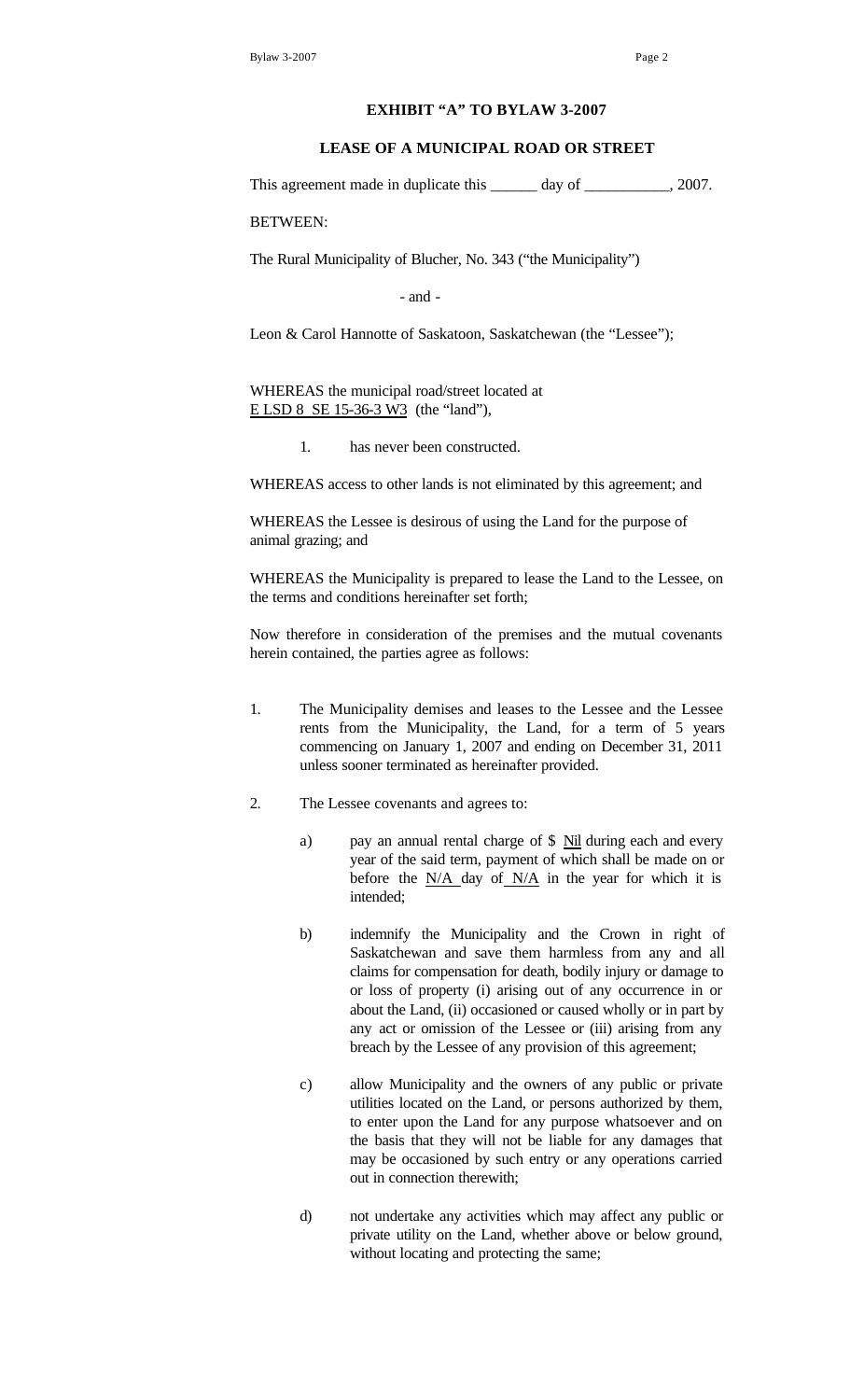- e) comply with any easement or right of way required for a public utility service that is provided as at the date of the signing of this agreement;
- f) keep and maintain the Land in a good and husbandlike manner and in accordance with all applicable environment laws and, without limiting the generality of the foregoing, (i) where, during the term of this agreement, the Lessee has, through its use or occupancy of the Land, caused or permitted a release of a contaminant at, from or to the Land, the Lessee shall immediately clean up such contaminant at the Lessee's expense and (ii) cause an environmental audit of the Land to be conducted by a third party acceptable to the Municipality at the Lessee's expense if, in the opinion of the Municipality, there is evidence of environmental contamination;
- g) take such measures as the council may from time to time in writing direct for the control and elimination of the any weeds as defined by or pursuant to The Noxious Weeds Act on the Land;
- h) erect and maintain throughout the term of this agreement, at each end of the Land, such signs as the Municipality may direct, to ensure that the general public is adequately warned that the road or street is closed;
- i) not assign the Lessee's rights under this agreement without the prior written consent of the Municipality, the implied provision in section 13 of The Landlord and Tenant Act, R. S. S. 1978, c L-6, being hereby expressly negatived; and
- j) use the Land solely for the purpose of agriculture cultivation and not erect any buildings or structures on the Land.
- 3. Notwithstanding that this agreement is for a term certain of 5 years, it may be terminated by the Municipality on six month's written notice to the Lessee if the Municipality considers it necessary to provide public access to the Land.
- 4. The Lessee may terminate this agreement on six month's written notice to the Municipality.
- 5. The Lessee shall not register an interest in the Land on the basis of the interest created under this agreement or arising form the exercise of any rights created by this agreement.

DATED AT BRADWELL THIS \_\_\_\_\_DAY OF \_\_\_\_\_\_\_\_\_\_\_\_\_, 2007

\_\_\_\_\_\_\_\_\_\_\_\_\_\_\_\_\_\_\_\_\_\_\_ \_\_\_\_\_\_\_\_\_\_\_\_\_\_\_\_\_\_\_\_\_\_\_\_

\_\_\_\_\_\_\_\_\_\_\_\_\_\_\_\_\_\_\_\_\_\_\_ \_\_\_\_\_\_\_\_\_\_\_\_\_\_\_\_\_\_\_\_\_\_\_\_

ADMINISTRATOR REEVE

(SEAL)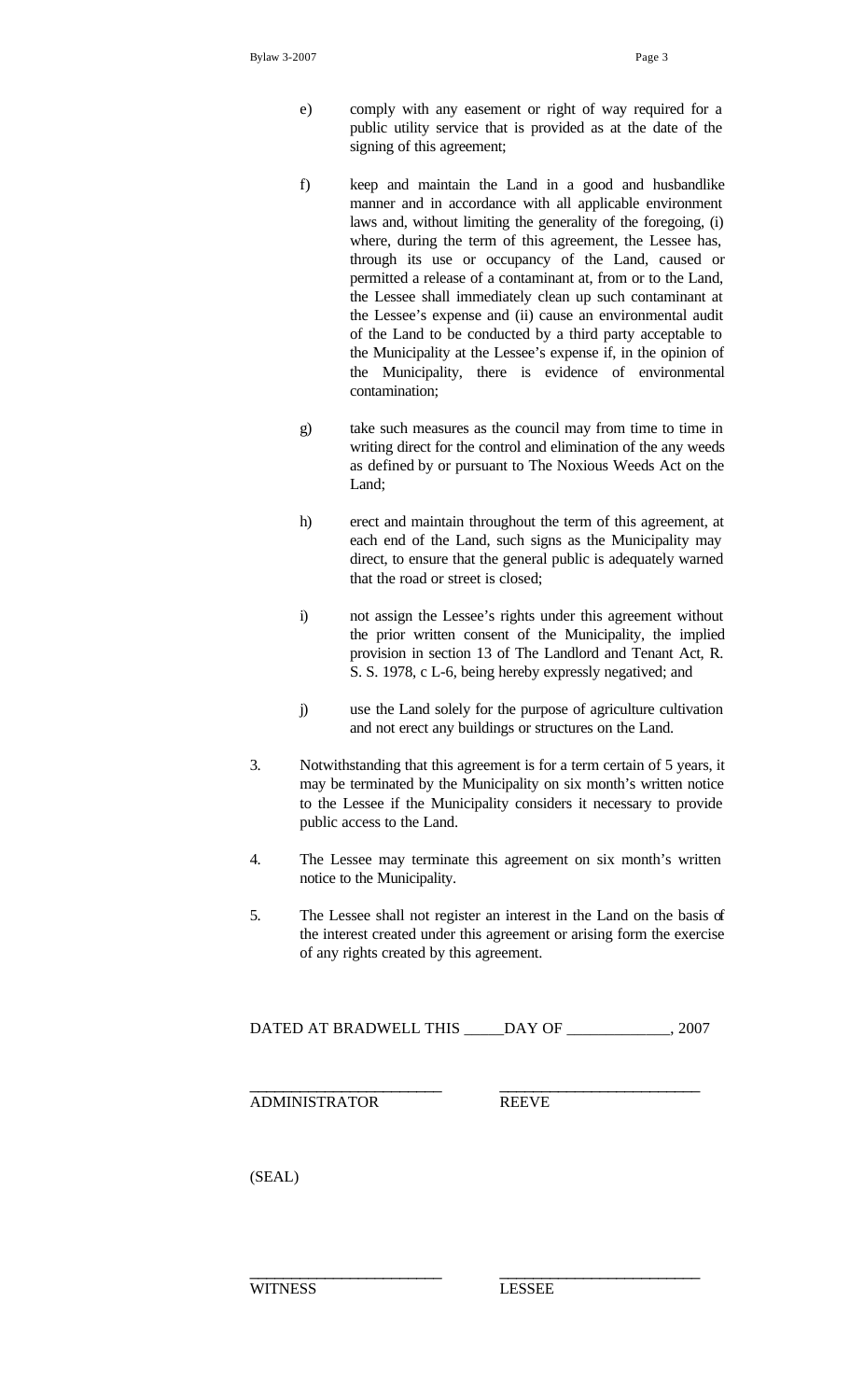Bylaw 3-2007 Page 4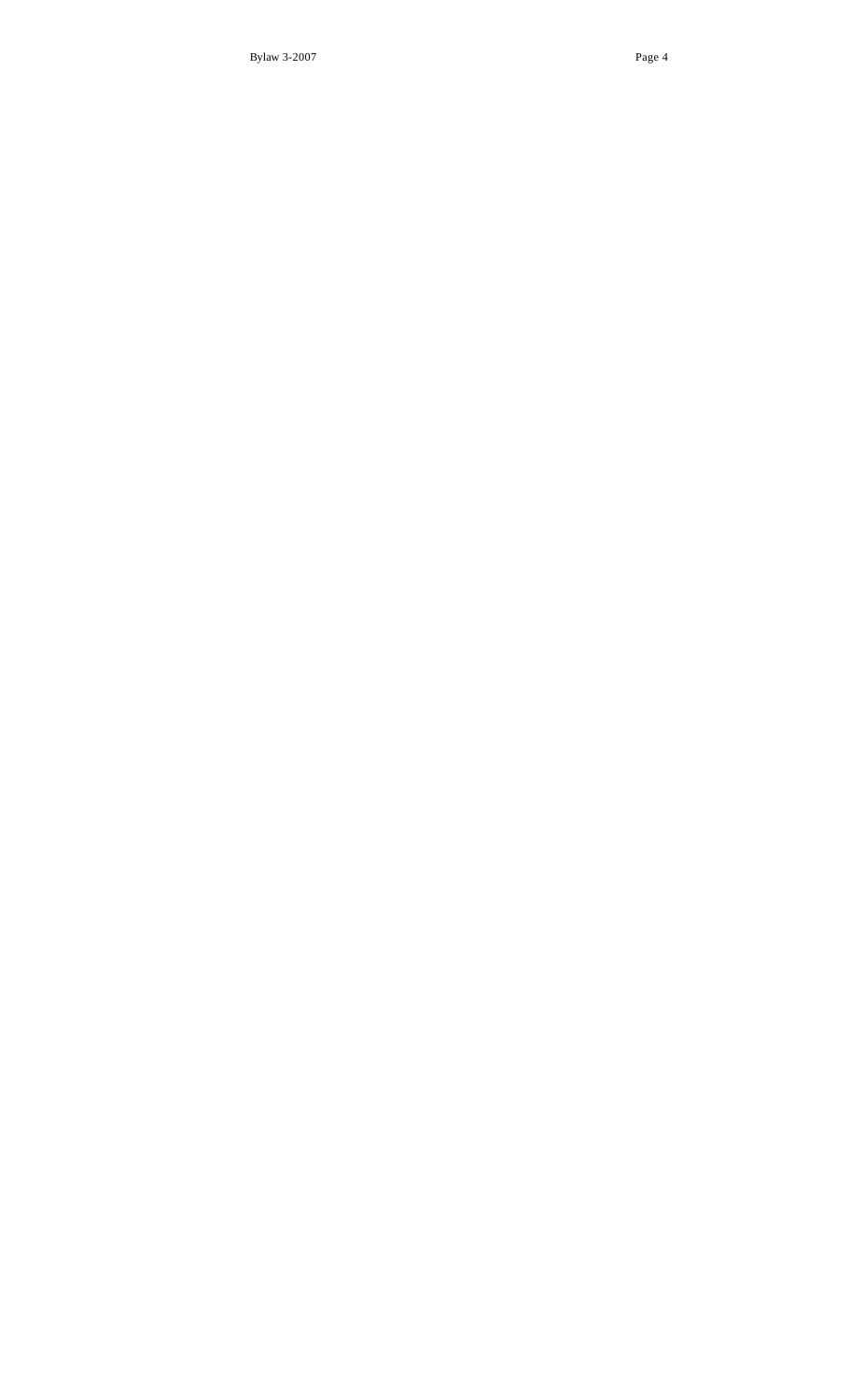# **AFFIDAVIT OF EXECUTION**

| of                                                                                                                                                                                                              |
|-----------------------------------------------------------------------------------------------------------------------------------------------------------------------------------------------------------------|
| _______________, in the Province of Saskatchewan, MAKE OATH AND                                                                                                                                                 |
| <b>SAY AS FOLLOWS:</b>                                                                                                                                                                                          |
| 1. THAT I was personally present and did<br>see<br><u>_________________</u> , named in the within agreement who is                                                                                              |
| personally known to me to be the person named therein, duly sign and<br>execute the same for the purposes named therein.                                                                                        |
| 2. THAT the same was executed at the Village of Bradwell, in the Province<br>of Saskatchewan, on the _____________________ day of _____________________,<br>2007 and that I am the subscribing witness thereto. |
| belief of the full age of eighteen years or more.                                                                                                                                                               |
| SWORN BEFORE ME at the Village<br>of Bradwell, in the Province of                                                                                                                                               |
| Saskatchewan, this ___________ day of }<br>$\frac{1}{2007}$                                                                                                                                                     |
| ł                                                                                                                                                                                                               |
| <b>COMMISSIONER FOR OATHS in and</b>                                                                                                                                                                            |

for the Province of Saskatchewan My commission expires